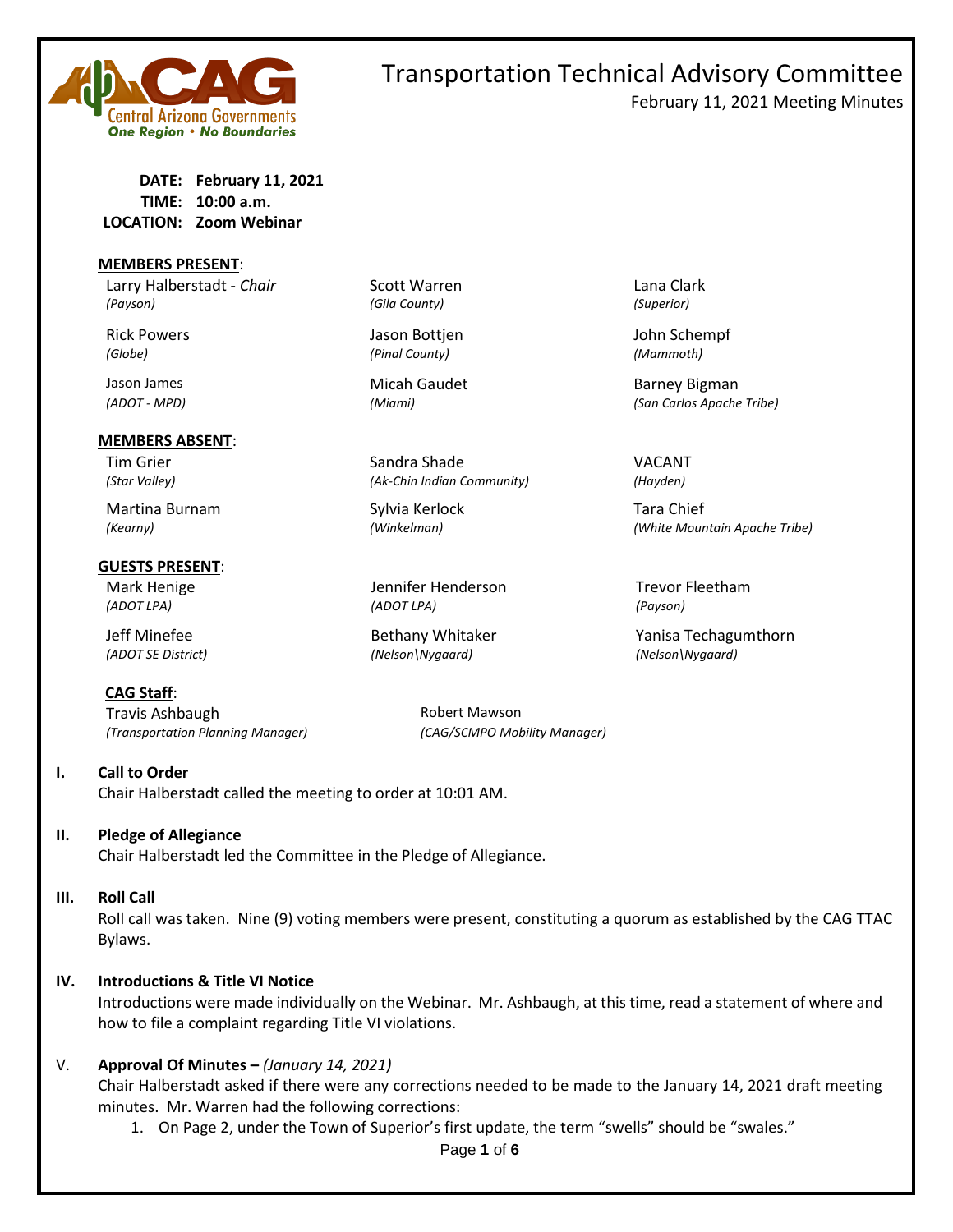

February 11, 2021 Meeting Minutes

2. On Page 3, under Gila County's second update, "Town" should be "County."

Chair Halberstadt had the following corrections:

- 1. On Page 5, under section IX-B, typo on "Vice-Chair" (missing the "e").
- 2. On Page 6, under section IX-E, typo on "Tonto" (not Tong).

Mr. Warren made the motion to approve the January 14, 2021 minutes as amended. Mr. Bottjen seconded the motion. The motion passed unanimously.

### **VI. Call to the Public**

No one answered the call to the public.

#### *VII.* **Standing Reports**

**A. Member Jurisdictions**

#### **Gila County**

Mr. Warren reported on the following item:

1. A meeting was held the previous week regarding the **"Golden Hill Road"** sidewalk project **(Project # GIL 18-01D / TRACTS # T009001D)** and the Temporary Construction Easements (TCEs) acquisitions. There was a review of each parcel regarding the requirements and necessity for TCEs and determine if any could be eliminated. The plans are expected to be done by the end of May 2021.

#### **Payson**

Mr. Halberstadt reported the following item:

1. There are no new updates regarding the **"Granite Dells Road"** project **(Project # PAY 19-01D)**. The Town is still working on 60 percent Design plans and Right-of-Way (ROW) acquisition. A revised schedule for the project was submitted to Ms. Henderson in the ADOT LPA section.

#### **Globe**

Mr. Powers reported on two (2) items:

- 1. The **"Broad Street"** rehabilitation and upgrades project **(Project # GLB 18-01C)** has been completed
- 2. The IGA for **"Pinal Creek Bridge – Cottonwood Street (Structure #9711)"** project **(Project # GLB 21-01D)** has been signed and approved by City Council earlier in the week.
- 3. The design for the **"Upper Pinal Creek Bridge (Connie's Bridge)**, that was funded through the State Legislature, is now about 60 percent complete. The City is working with the utility companies and relocations before the construction commences.

### **B. Multi-Modal Planning Division, ADOT**

Mr. James reported on six (6) items:

1. The **FY22-26 Tentative Five-Year Program** is scheduled to be presented to the State Transportation Board on February 19, 2021. Planned public hearings will be held in March, April, and May of 2021. The projected approval of the Five-Year Program is scheduled for June 18, 2021.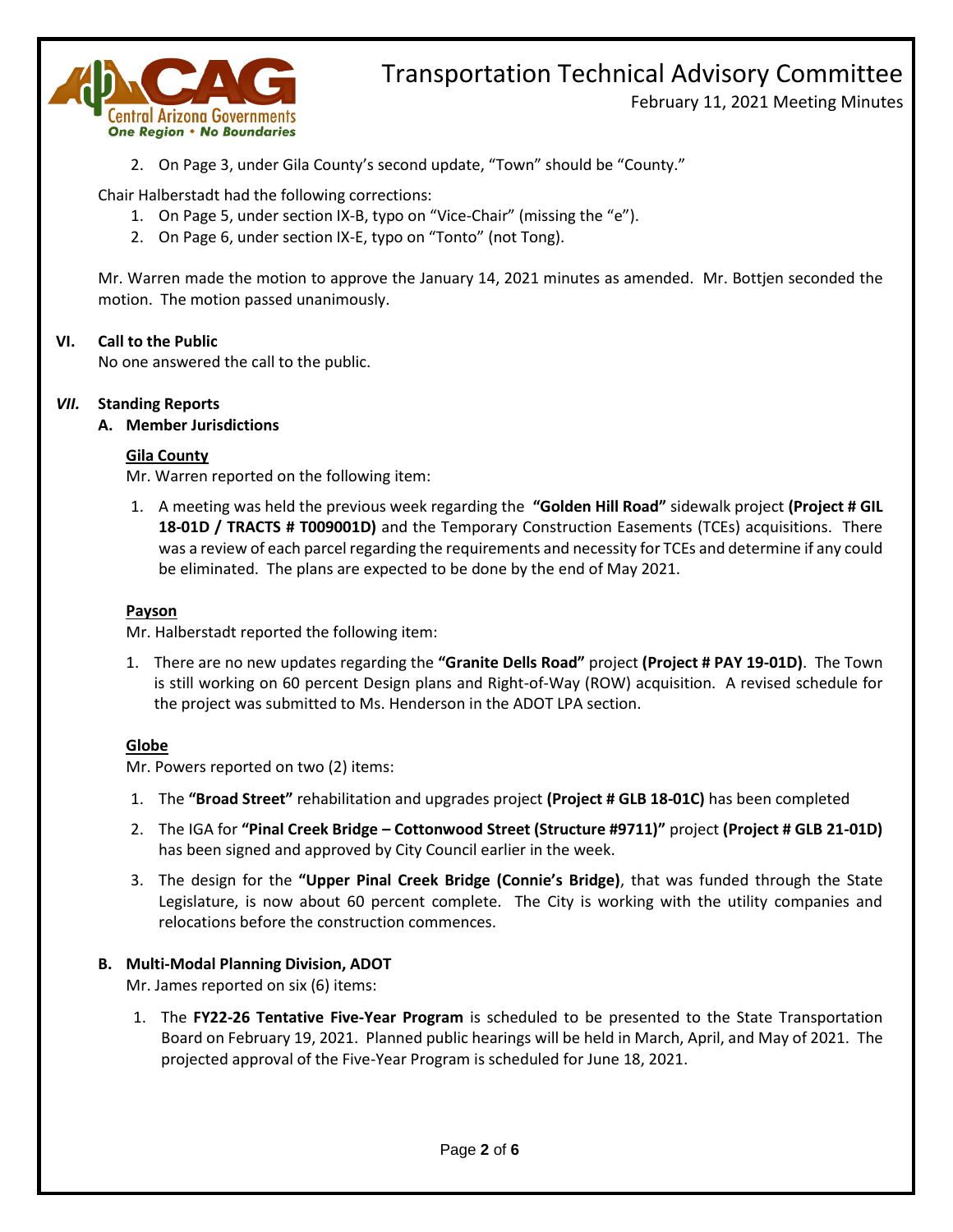

February 11, 2021 Meeting Minutes

- 2. There are 20 proposed **State Transportation Revenue Bills** that have been introduced in the State Legislature to direct one-time general fund revenues to transportation projects across the State. The proposed bills of interest to the CAG region include:
	- a. HB1027 SR 88 Repair Between Apache Junction and Roosevelt Lake Gila County (\$15M)
	- b. HB2231 Public Airport Capital Improvements (Statewide) (\$20M)
	- c. HB2287 Electric School Buses (Statewide) (\$1.5M)
	- d. HB2664 Government Electric Vehicles (Statewide) (\$1M)
	- e. HB2808 Rural Broadband Grants (Statewide) (\$10M)
- 3. The updated 2021 edition of the **ADOT Roadway Design Guidelines** are available at: [https://azdot.gov/sites/default/files/media/2021/01/2021-roadway-design-guidelines.pdf.](https://azdot.gov/sites/default/files/media/2021/01/2021-roadway-design-guidelines.pdf)
- 4. The **ADOT Freight Plan Update** is to begin this year with an expected completion date in FY22. The plan must be updated every five years with the last plan being completed in 2017.
- 5. The **ADOT Long Range Transportation Plan Update** is to begin this year with an expected completion day in FY23. The plan must be updated every five years with the last plan being completed in 2018.
- 6. The **Arizona Council for Transportation Innovation (ACTI)** is offering Virtual Innovation Exchange Series webinars during the month of February 2021. All the webinars are free.

### **C. Local Public Agency, ADOT**

Ms. Henderson and Mr. Henige reported on five (5) items:

- 1. The ADOT LPA section is preparing to launch a new series of webinar trainings regarding project delivery. There will be seven (7) modules, one per month starting on April 29, 2021 and ending in October 2021. Each module will be approximately 2-3 hours long and cover topics such as planning projects, programming projects, federal funding sources, introduction to project life cycle, the ADOT LPA role in project initiation, Joint Project Agreements, etc., all the way through close-out.
- 2. The review process continues with the Manual on Uniform Traffic Control Devices (MUTCD)  $11^{th}$  Edition. Arizona comments are being consolidated by Hasina Luna (ADOT) to send to the Federal Highway Administration (FHWA). The document was broken down into four (4) working sessions with the next sessions scheduled for February 15 & 22, 2021.
- 3. A memo will be coming out shortly regarding all requests of Intergovernmental Agreements with ADOT in that they all must be submitted March  $1<sup>st</sup>$  of each year. All design and construction initiation packets must be submitted to ADOT by May 15<sup>th</sup> of each year. This is an effort to hit target dates to authorize federal funds by the end of June.
- 4. The Call-for-Projects that went out in November 2020 for the "Off-System Bridge" (OSB) program is due February 19, 2021. All applications are to be submitted through CAG.
- 5. The next "Every Day Counts" Stakeholder quarterly meetings is still on hold, however other training sessions have been scheduled within it's place to fill the gap temporarily. Part 3 of Planning Level Estimates is scheduled for March 11, 2021 at 10:00 AM. The topic for the session will be Highway Safety Improvement Program (HSIP) planning level estimates.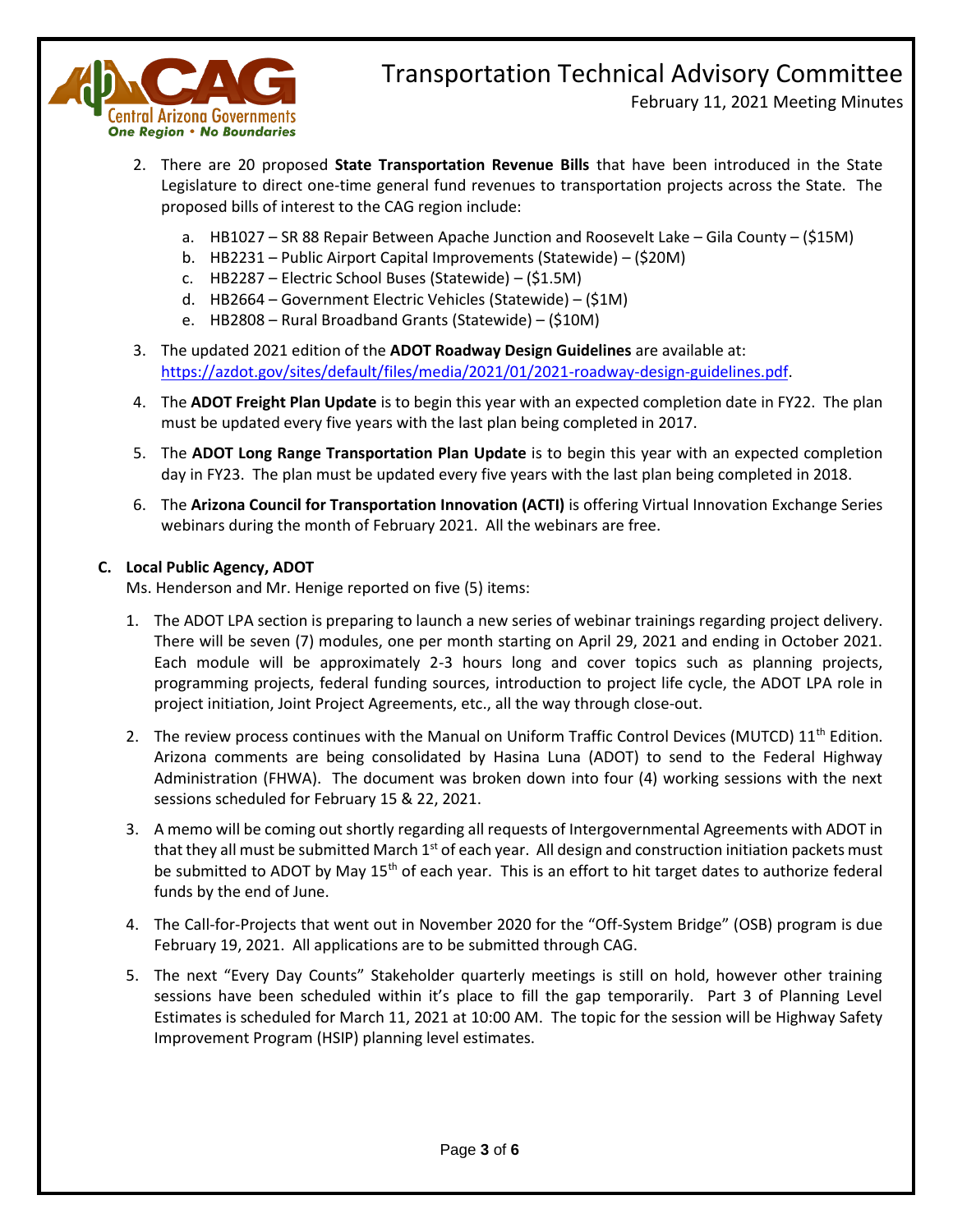

February 11, 2021 Meeting Minutes

## **D. District, Engineers, ADOT**

Mr. Minefee of the Southeast District stated there was nothing new to add to the previous updates with the exception that the design team on the **"US 60 Queen Creek Bridge – MP 227.5"** is wrapping up "Stage 2" of the design and will begin "Stage 3" soon.

### **E. CAG Transportation Planning Update**

Mr. Ashbaugh had three (3) items to report:

- 1. The Gila County Transit Governance Study Stakeholder Workshops are being scheduled for March 3, 2021. There will be a workshop at 10:00 AM and at 4:00 PM. Both workshops will contain the same information. CAG requests that member agencies within Gila County to encourage their Councilmembers and management staff to attend and provide input.
- 2. No "Off-System Bridge" applications have been submitted to CAG for the latest call-for-projects, thus not on the agenda for this meeting. However, if there is an agency that decides to complete an application to submit them to CAG prior to the ADOT February 19, 2021 deadline.
- 3. The Regional Transportation Advocacy Council (RTAC), headed by Kevin Adam, have been discussing scenarios in which to seek State Budget Surplus monies to be allocated for a collaborative list of transportation projects within Greater Rural Arizona. Greater Rural Arizona consists of ten (10) Councils of Governments (COGs), such as CAG, and Metropolitan Planning Organizations responsible for regional transportation planning. The idea is to have at least one regional project listed with a planning estimate from each region as a one-time funding bill from the State Legislature.

There are many variables and criterion being discussed, however, CAG is requesting from every jurisdiction to begin thinking about a project within their boundaries. Projects with partnerships of jurisdictions, and those willing to provide additional local monies, would be more enticing to the State Legislators for passage. Once the details begin to emerge from the RTAC, they will then be passed down to the committee for discussion.

Mr. Warren suggested the SR 260 Lion Springs construction as there is currently no identified funds for it. Mr. Ashbaugh responded that would be a good one to support however that could also possibly be a bill on its own too. He stated it may be easier to think of projects once the parameters are set for the funding request and hope to bring new information by next TTAC meeting.

### **VIII. Old Business**

### **Transportation Improvement Program (TIP)**

Mr. Ashbaugh reiterated that the TIP will always be on the agenda in the event an agency has an amendment or administrative changes that need to occur due to emergency purposes. He stated that the latest recommendations were approved by Regional Council on January 27, 2021 and have been submitted through eSTIP at the ADOT level. There were no TIP amendments needed at this time and therefore no action is needed.

Mr. Ashbaugh stated the loan paperwork with ADOT to move the funds and the project for the **"Granite Dells Road"** construction project **(Project # PAY 21-01C)** from FY21 to FY22 is in progress and waiting on approval signatures from ADOT Finance.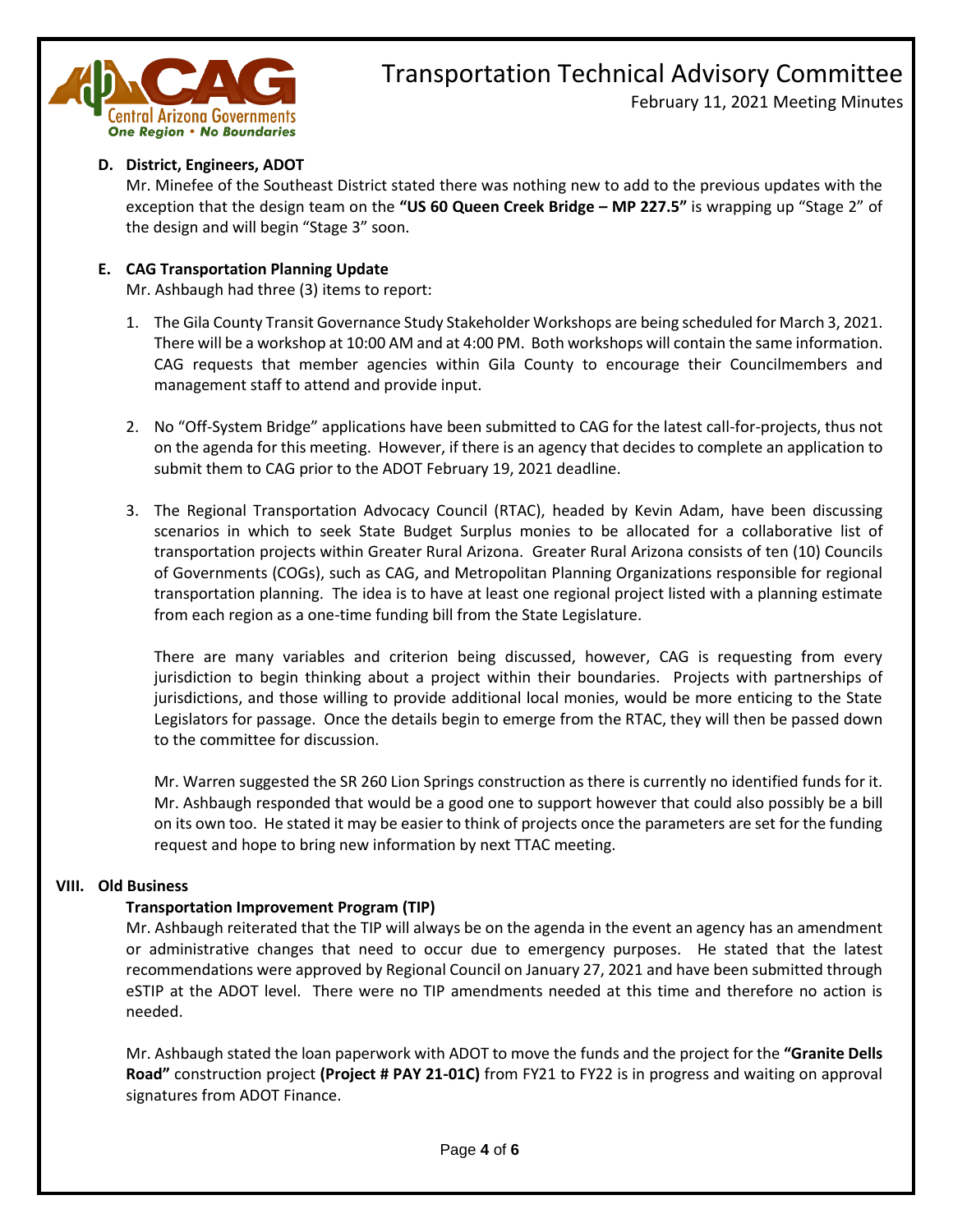

February 11, 2021 Meeting Minutes

Mr. Ashbaugh also stated that a "Call-for-Projects" regarding the latter years of the CAG TIP will mostly likely happen at earliest around July 2021. He encouraged everyone to begin thinking of projects and complete the application ahead of time if they still have the application form from the previous call.

### **IX. New Business**

## **A. CAG/Sun Corridor MPO Human Services Transportation Coordination Plan Update**

Mr. Mawson, the CAG/Sun Corridor MPO Mobility Manager, presented the information regarding the updated plan. He stated the plan is to provide a list of 5310 providers or anticipated providers who plan on applying for Federal Transit Administration (FTA) funds within then next two years. Funding will range from purchasing vans, maintenance, and/or some for operations. The FTA 5310 program provides funding for transportation of the elderly and disabled. One of the pre-requisites for a provider to receive funding is participating in coordination efforts that are then captured within the overall plan.

The plan provides general information about the Gila/Pinal Region, demographics to determine needs, as well as the many providers with profiles and specific needs. Goal and objectives for transit activities within the region also get reevaluated and updated annually.

Mr. Warren made the motion to recommend approval of the CAG/Sun Corridor MPO Human Services Transportation Coordination Plan Update as presented. Mr. James seconded the motion. The motion passed unanimously.

### **B. Pinal County Transit Governance Study – Final Recommendation**

Mr. Ashbaugh introduced Yanisa Techagumthorn with Nelson\Nygaard who presented the recommended findings of the Study. Ms. Techagumthorn presented the study process, the different governance models that were researched and analyzed, as well as recommendations and the implementation strategies for those recommendations. The PowerPoint presentation is available upon request.

Mr. Powers made the motion to accept the recommendations of the Final Report for the Pinal County Transit Governance Study. Mr. Warren seconded the motion. The motion passed unanimously.

## **C. Every Day Counts Presentation Planning Level Estimating Part 2 –** *(Continuation with Metro Plan Presentation)*

Mr. Ashbaugh stated the presentation today is the continuation of Part 2 of 3 regarding Planning Level Estimates that was held and recorded on December 10, 2020. (The entire presentation of Part 2 can be viewed at the following link: [https://vimeo.com/497774290\)](https://vimeo.com/497774290). The presentation is in the efforts to provide educational/training opportunities to the Committee.

### **D. Round Table**

There were no round table discussions that were outside of the discussions listed within the agenda.

#### **E. Future Agenda Items**

Mr. Ashbaugh stated that if there are any topics that the committee wishes to discuss in the future, to send him the information to possibly add into a future agenda.